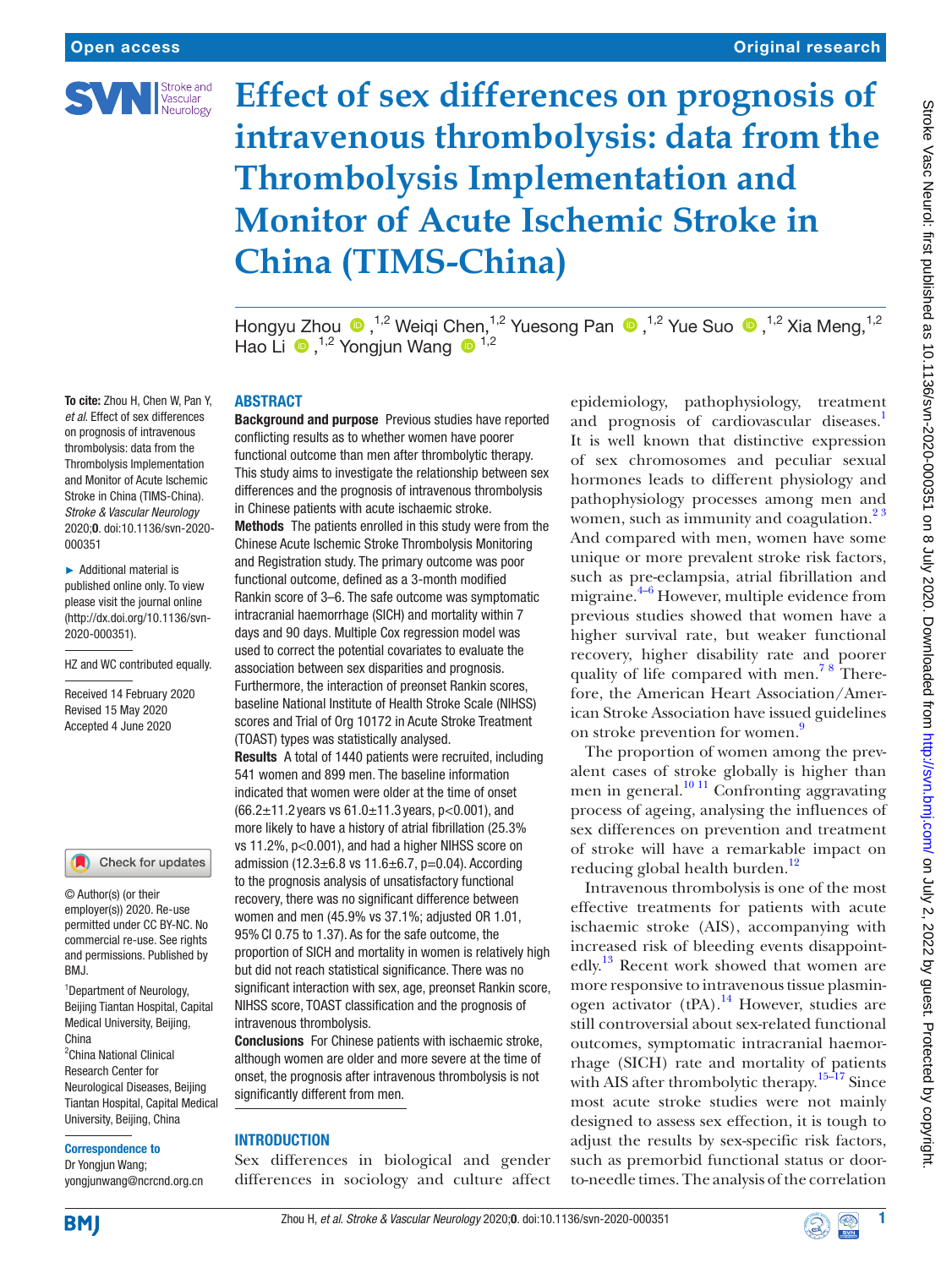between sex and prognosis after thrombolysis is partly not comprehensive. Thus, we collected and analysed the data from the Thrombolysis Implementation and Monitor of Acute Ischemic Stroke in China (TIMS-China) to figure out new evidence on sex differences in prognosis after intravenous thrombolysis in Chinese patients.

## **METHODS**

### Study design

TIMS-China was a nationwide prospective stroke registry programme enrolling patients with AIS (18–80years old; platelet  $\geq 100000/\text{mm}^3$ ) who received intravenous tPA within 4.5 hours after symptom onset in China. $^{18}$  $^{18}$  $^{18}$  Recruitment of patients in TIMS-China opened in May 2007, and closed in April 2012. Sixty-seven major stroke centres participated. Details of the trial design and some results have been reported in the previous literature.<sup>[19 20](#page-5-11)</sup> The ethics committee approved the study protocol of Beijing Tiantan Hospital with the Helsinki Declaration. The registry was regularly monitored by the quality monitoring committee of TIMS-China and the Contract Research Organization independently. Each participant signed informed consent, and was followed up for 3 months. According to the Trial of Org 10172 in Acute Stroke Treatment (TOAST) criteria, all patients were divided into five subtypes: large-artery atherosclerosis (LAA), cardioembolism (CE), small-artery occlusion, stroke of other deter-mined cause and stroke of undetermined cause.<sup>[21](#page-5-12)</sup>

#### Clinical outcome measurement

The primary outcome was functional recovery assessed with the modified Rankin Scale (mRS) at 3 months. The poor functional outcome was defined as disability/death (mRS score of 3–6), while the good functional outcome was defined as excellent recovery (mRS score of 0–1) and functional independence (mRS score of  $0-2$ ).<sup>[22](#page-5-13)</sup>

The secondary outcomes included SICH and mortality after thrombolysis within 7 days and 90 days. Depending on previous trials, SICH was evaluated by the following three definitions: (1) safe implementation of treatments in stroke-monitoring study: local or remote parenchymal haemorrhage type 2 on the 22–36hours post-treatment imaging scan, combined with a neurological deterioration of ≥4 points on the National Institute of Health Stroke Scale (NIHSS) from baseline, or the lowest NIHSS value between baseline and 24 hours, or leading to death<sup>[22](#page-5-13)</sup>; (2) National Institute of Neurological Disorders and Stroke: a haemorrhage that was not present on previous CT scans, and there had subsequently been either a suspicion of haemorrhage or any decline in neurological status<sup>23</sup>; (3) second European–Australasian acute stroke study: any intracranial bleeding, with ≥4 points clinical worsening on NIHSS score.<sup>[24](#page-5-15)</sup>

#### Statistical analysis

Continuous variables were presented as mean±SD or medians (IQR) and categorical variables as percentages. The baseline characteristics of different sex were

compared by Wilcoxon rank-sum tests for continuous variables and  $\chi^2$  test for categorical variables. The ORs with their 95% CIs and the adjusted ORs with their 95%CI were calculated using univariate and multivariate logistic regression. Adjusted variables included age, diastolic blood pressure (BP), current smoking status, NIHSS on admission and the baseline variables significantly differed  $(p<0.05)$  between women and men. The different distribution of mRS was tested by multiple linear regression. Wilcoxon rank-sum test was used to compare the improvement of NIHSS score between different sex, and multiple linear regression was used to correct it. The interaction of preonset Rankin scores, baseline NIHSS scores and TOAST types was analysed by the multivariate Cox model. Statistical significance was determined as p<0.05, two sided. SAS 9.4 (SAS Institute) was used for all statistical analyses.

#### **RESULTS**

#### Baseline characteristics

A total of 1440 consecutive patients who received intravenous thrombolysis were enrolled in this study, among which 541 (37.6%) were women. [Table](#page-2-0) 1 shows the demographics and clinical characteristics of the patients by sex. Compared with men, women were older, more likely to have a history of atrial fibrillation, hypertension and diabetes mellitus, but less likely to be current smokers. Meanwhile, women were more severe on admission. However, no matter the stroke-to-needle time or the stroke-to-visit time, men were longer than women. As for TOAST types, the proportion of CE in women was higher than in men (26.6% vs 13.0%). There was no difference in total stay time.

#### Clinical outcomes

There were 1410 patients (97.9%) who had a 3-month mRS score. The proportion of poor function outcomes is 45.9% for women and 37.1% for men (crude OR 1.44; 95%CI 1.16 to 1.79). After adjustment for age, diastolic BP, current smoking, hypertension, diabetes mellitus, atrial fibrillation, antihypertensive agents before stroke, stroke-to-needle time, stroke-to-visit time, stroke-toimaging time, NIHSS on admission and TOAST types, there was no statistical difference (adjusted OR 1.01; 95%CI 0.75 to 1.37; [table](#page-3-0) 2). Further analysis of the relationship between sex, age, preonset mRS score, NIHSS on admission and TOAST types, there was no interaction in poor functional outcome after thrombolysis of patients with AIS ([table](#page-3-1) 3). After age 50 years, the rate of poor functional outcomes in women was somewhat higher than that in men, but no significance was found in further age stratification analysis [\(table](#page-3-1) 3; [online supplementary](https://dx.doi.org/10.1136/svn-2020-000351)  [tables 1-3](https://dx.doi.org/10.1136/svn-2020-000351)).

Although there was a numerical difference in the distribution of 3-month mRS among patients of different sex, it did not reach a statistical difference after adjustment (crude  $p=0.001$ , adjusted  $p=0.78$ ; [figure](#page-4-0) 1). [Table](#page-4-1) 4 shows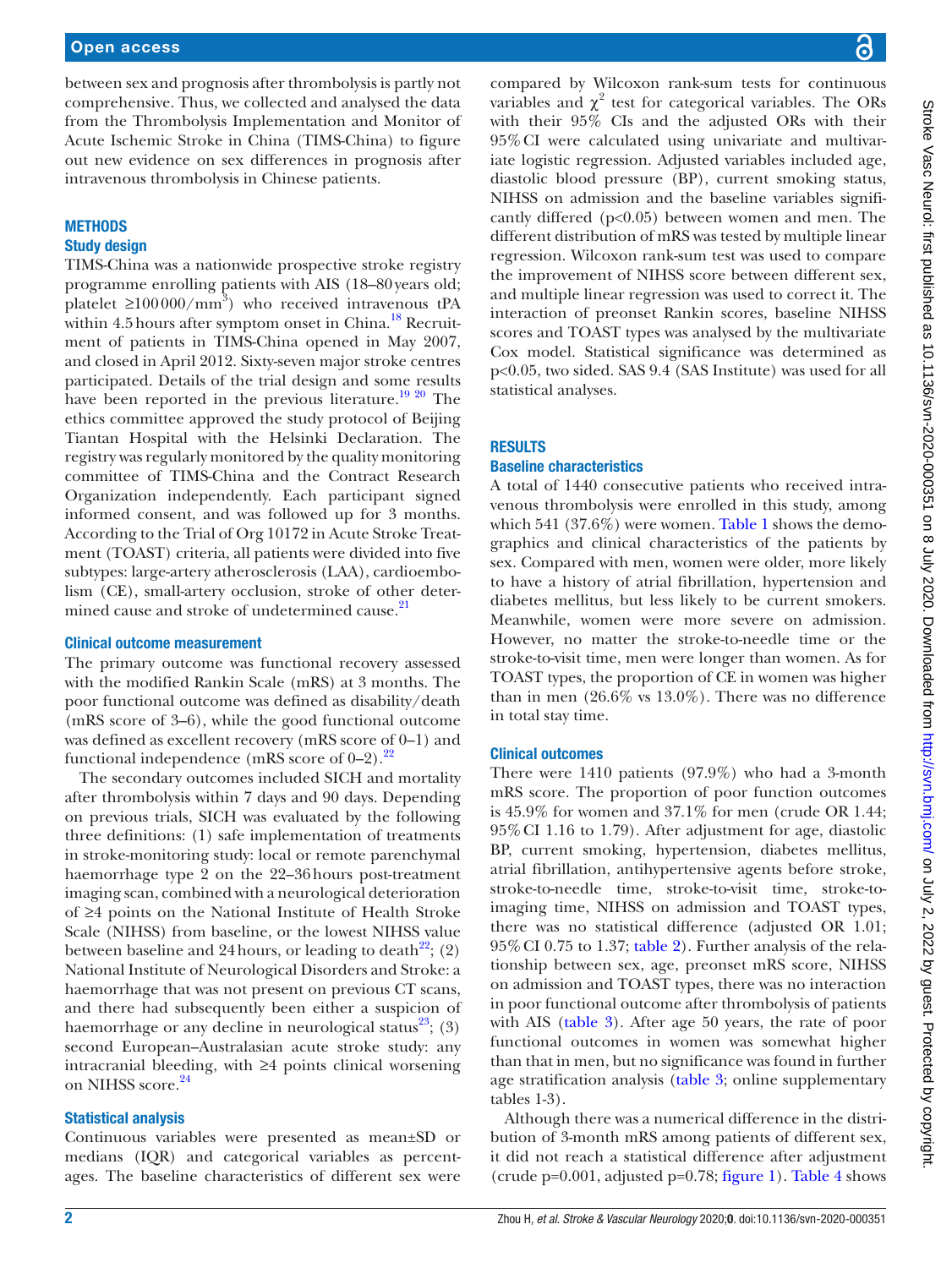| Stroke in China (N=1440)                     |                  |                  |         |
|----------------------------------------------|------------------|------------------|---------|
|                                              | Women $(n=541)$  | Men (n=899)      | P value |
| Age, years, mean (SD)                        | $66.2 \pm 11.2$  | $61.0 \pm 11.3$  | < 0.001 |
| <b>Clinical features</b>                     |                  |                  |         |
| Systolic BP, mm Hg (IQR)                     | 150(135-162)     | 148(132-162)     | 0.24    |
| Diastolic BP, mm Hg (IQR)                    | 85 (78-91)       | 89 (80-97)       | <0.001  |
| Glucose, mmol/L (IQR)                        | $6.8(5.8 - 8.8)$ | $6.8(5.8 - 8.4)$ | 0.06    |
| Current smoking, n (%)                       | 25(4.6)          | 490 (54.4)       | < 0.001 |
| Medical history                              |                  |                  |         |
| Previous ischaemic stroke, n (%)             | 96 (17.7)        | 151 (16.8)       | 0.64    |
| Previous TIA, n (%)                          | 42 (9.3)         | 84 (9.3)         | 0.30    |
| Hypertension, n (%)                          | 337 (62.3)       | 507 (56.4)       | 0.03    |
| Hyperlipidaemia, n (%)                       | 35(6.5)          | 59 (6.6)         | 0.94    |
| Diabetes mellitus, n (%)                     | 116 (21.4)       | 140 (15.6)       | 0.005   |
| Atrial fibrillation, n (%)                   | 137 (25.3)       | 101(11.2)        | < 0.001 |
| Baseline medication                          |                  |                  |         |
| Antiplatelets use before stroke, n (%)       | 79 (14.6)        | 112(12.5)        | 0.25    |
| Anticoagulants use before stroke, n (%)      | 9(1.7)           | 15(1.7)          | 0.99    |
| Antihypertensive agents before stroke, n (%) | 236 (43.6)       | 296 (32.9)       | < 0.001 |
| Prestroke mRS 0-2, n (%)                     | 528 (97.8)       | 884 (98.7)       | 0.21    |
| Median NIHSS on admission, mean (SD)         | $12.3 \pm 6.8$   | $11.6 \pm 6.7$   | 0.04    |
| Median stroke-to-visit time, min (IQR)       | $1.2(0.7-2.0)$   | $1.3(0.8 - 2.2)$ | 0.04    |
| Median stroke-to-imaging time, min (IQR)     | $1.9(1.3 - 2.9)$ | $1.8(1.3 - 2.6)$ | 0.03    |
| Median stroke-to-needle time, min            |                  |                  | 0.04    |
| 0–3 hours, n (%)                             | 305 (56.5)       | 449 (50.2)       |         |
| 3–4.5 hours, n (%)                           | 135 (25.0)       | 239 (26.7)       |         |
| $>4.5$ hours, n $(\%)$                       | 100(18.5)        | 207 (23.1)       |         |
| <b>TOAST</b> type                            |                  |                  | < 0.001 |
| LAA, n (%)                                   | 272(50.5)        | 549 (61.7)       |         |
| SAO, n (%)                                   | 44 (8.2)         | 83 (9.3)         |         |
| CE, n (%)                                    | 143 (26.6)       | 116 (13.0)       |         |
| Other, n (%)                                 | 79 (14.7)        | 142 (16.0)       |         |
| Total length of stay (days)                  | $15(11-21)$      | $14(11 - 21)$    | 0.10    |

<span id="page-2-0"></span>Table 1 Demographics and clinical characteristics of patients in Thrombolysis Implementation and Monitor of Acute Ischemic

BP, blood pressure; CE, cardioembolism; LAA, large-artery atherosclerosis; mRS, modified Rankin Scale; NIHSS, National Institute of Health Stroke Scale; SAO, small-artery occlusion; TIA, transient ischaemic attack; TOAST, Trial of Org 10172 in Acute Stroke Treatment.

the NIHSS scores in different periods after thrombolysis. The NIHSS score of women was higher on admission and 2hours after thrombolysis (on admission, 12.3±6.8 vs 11.6±6.7, p=0.04; 2hours, 9.8±7.0 vs 9.0±7.2, p=0.004). But there was no difference in NIHSS scores between women and men in 24hours and 7 days after thrombolysis (24hours, 9.1±8.3 vs 8.3±7.9, p=0.07; 7 days, 6.7±7.8 vs 6.2±7.0, p=0.41). Moreover, NIHSS improving scores, that is, using of NIHSS score on admission to minus NIHSS score at different times, were similar between men and women.

In terms of safety outcomes, the proportion of SICH and mortality in women is relatively high but did not reach statistical significance ([table](#page-3-0) 2).

#### **DISCUSSION**

In this study, we found that the prognosis of intravenous thrombolysis has no significant correlation with sex differences. The trend in the relatively poor prognosis of women may be related to severity and age at the time of onset, rather than sex disparities.

In fact, it has been long recognised that women are more severe and older at the onset of stroke worldwide than men.<sup>7 8 25</sup> The reasons for these sex disparities are still not clear. Early studies pointed out that women were more likely to live alone, have atypical symptoms and delay in hospital arrival and acute imaging, potentially resulting in exacerbating the illness.  $26\frac{27}{27}$  However, in our study, the functional status before the onset of women and men was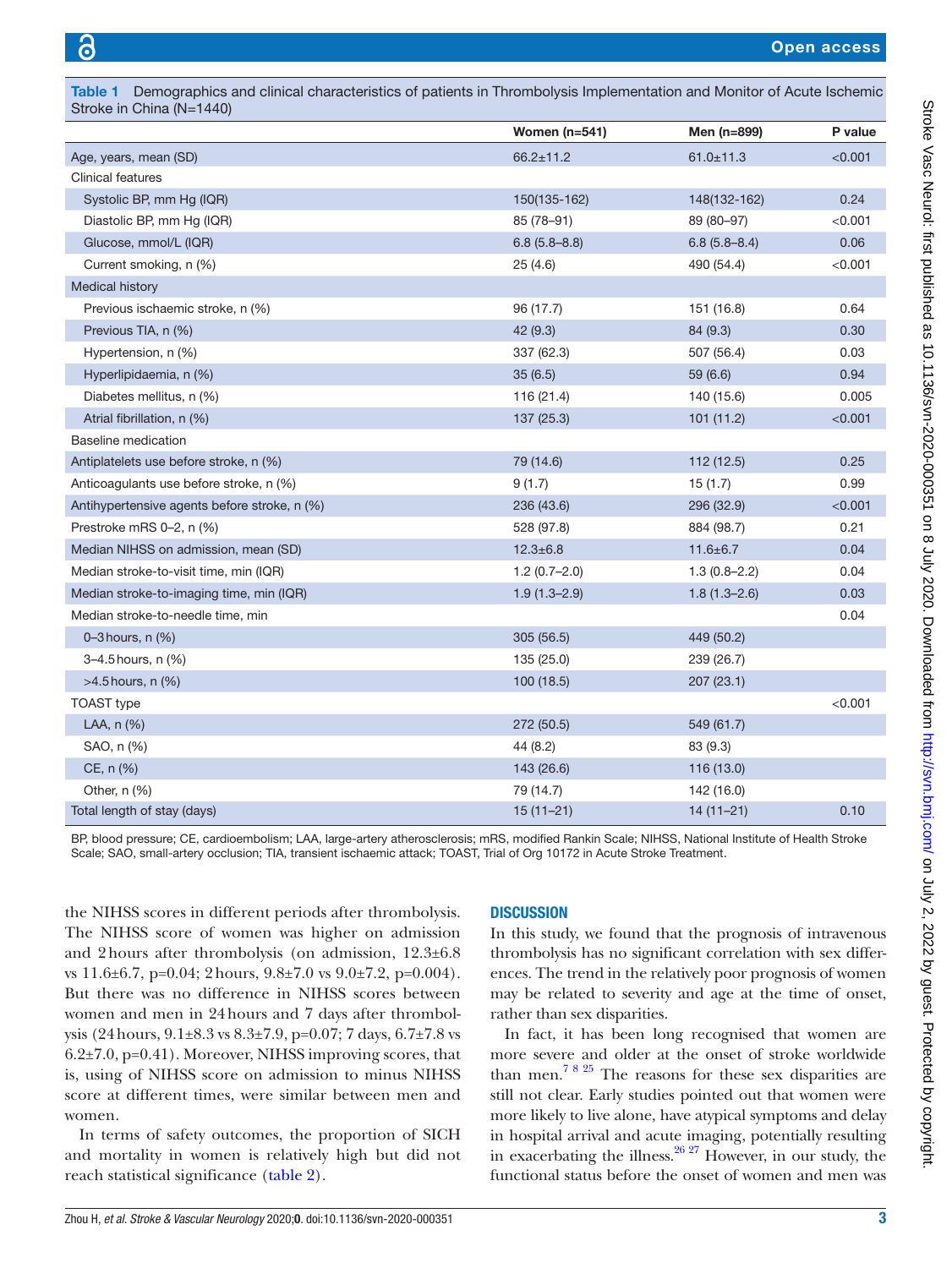#### <span id="page-3-0"></span>Table 2 Outcomes after intravenous thrombolysis in women versus men

|                       | No. $(\%)$ of patients |                         |                                  |         |                                               |         |
|-----------------------|------------------------|-------------------------|----------------------------------|---------|-----------------------------------------------|---------|
| Outcome               | Women<br>$(n=529)$     | <b>Men</b><br>$(n=881)$ | <b>Unadjusted OR</b><br>(95% CI) | P value | <b>Adjusted OR</b><br>$(95\% \, \text{Cl})^*$ | P value |
| Primary outcomes      |                        |                         |                                  |         |                                               |         |
| mRS 3–6 at 3 months   | 243 (45.9)             | 327(37.1)               | 1.44 (1.16 to 1.79)              | 0.001   | 1.01 (0.75 to 1.37)                           | 0.95    |
| Safety outcomes       |                        |                         |                                  |         |                                               |         |
| SICH (SITS-MOST)      | 12(2.4)                | 15(1.7)                 | 1.45 (0.69 to 3.07)              | 0.33    | 1.26 (0.50 to 3.21)                           | 0.63    |
| SICH (NINDS)          | 35(6.5)                | 43(4.8)                 | 1.15 (0.66 to 2.00)              | 0.62    | $0.89$ (0.51 to 1.55)                         | 0.67    |
| SICH (ECASS II)       | 22(4.1)                | 32(3.6)                 | 1.38 (0.87 to 2.18)              | 0.17    | $0.82$ (0.42 to 1.61)                         | 0.56    |
| Mortality at 7 days   | 32(5.9)                | 43(4.8)                 | 1.25 (0.78 to 2.00)              | 0.35    | $0.94$ (0.51 to 1.71)                         | 0.83    |
| Mortality at 3 months | 60 (11.3)              | 81(9.2)                 | 1.26 (0.88 to 1.79)              | 0.20    | $0.79$ (0.50 to 1.26)                         | 0.32    |

\*Adjusted baseline variables: age, diastolic blood pressure, current smoking, hypertension, diabetes mellitus, atrial fibrillation,

antihypertensive agents before stroke, stroke-to-needle time, stroke-to-visit time, stroke-to-imaging time, National Institute of Health Stroke Scale (NIHSS) on admission and Trial of Org 10172 in Acute Stroke Treatment (TOAST) types.

ECASS II, second European–Australasian acute stroke study; mRS, modified Rankin Scale; NINDS, National Institute of Neurological Disorders and Stroke; SICH, symptomatic intracranial haemorrhage; SITS-MOST, safe implementation of treatments in stroke-monitoring study.

similar, and even men took longer to get to the hospital and start thrombolysis than women in the acute phase. This situation may account for the fact that women pay more attention to themselves and have a better understanding of stroke signs and symptoms. Thus, it is of considerable significance to strengthen the education of stroke prevention and treatment to the public.

The influence of sex differences in stroke is also related to age. Recent studies proved that the age-related ischaemic stroke (IS) mortality rate of young women is lower than that of men, while of old women is higher than that of men. But the vital cross-over age is various in different studies. $9^{16\,28}$ Preclinical research proved that the prognosis of female

mice after middle cerebral artery occlusion was even worse with ageing.<sup>[29](#page-5-17)</sup> However, in the real world, many studies, including ours, have not found a significant difference in outcomes after thrombolysis between women and men concerning age.[16](#page-5-18) We believe that the relationship between sex, age and prognosis is not a simple triangle. In fact, a randomised clinical trial named Early versus Late Intervention Trial with Estradiol found out that starting hormone therapy  $(HT)$  in newly postmenopausal women  $(*6* years)$  is relatively safe and may slow down the progression of atherosclerosis, whereas for women after 10 years of menopause, the effect of HT is not significant.<sup>30</sup> More basic research also provides evidence that the impact of age on sex is not

<span id="page-3-1"></span>

| Interaction with poor functional outcome after intravenous thrombolysis in women versus men<br>Table 3 |                   |             |                                               |         |                                |                                                    |         |                                |
|--------------------------------------------------------------------------------------------------------|-------------------|-------------|-----------------------------------------------|---------|--------------------------------|----------------------------------------------------|---------|--------------------------------|
|                                                                                                        | Women n<br>$(\%)$ | Men $n$ (%) | mRS score of<br>3-6 unadjusted<br>OR (95% CI) | P value | <b>Interaction</b><br>p values | mRS score of<br>3–6 adjusted OR<br>$(95\%$ CI) $*$ | P value | <b>Interaction</b><br>p values |
| Age<50 years                                                                                           | 17(34.7)          | 31(22.3)    | 1.85 (0.91 to 3.77)                           | 0.09    | 0.40                           | 1.57 (0.52 to 4.76)                                | 0.42    | 0.53                           |
| Age $\geq$ 50 years                                                                                    | 226 (47.1)        | 296 (39.9)  | 1.34 (1.06 to 1.69)                           | 0.01    |                                | 1.00 (0.74 to 1.37)                                | 0.98    |                                |
| $Pre-mRS \leq 2$                                                                                       | 238 (46.1)        | 319(36.8)   | 1.47 (1.18 to 1.83)                           | 0.0007  | 0.21                           | 1.02 (0.75 to 1.39)                                | 0.89    | 0.56                           |
| $Pre-mRS > 2$                                                                                          | 5(41.7)           | 7(58.3)     | $0.51$ (0.10 to 2.59)                         | 0.42    |                                |                                                    | -       |                                |
| $NIHSS \leq 5$                                                                                         | 11(13.4)          | 14(9.2)     | 1.53 (0.66 to 3.54)                           | 0.32    | 0.89                           | $0.83$ (0.26 to 2.68)                              | 0.75    | 0.97                           |
| NIHSS>5                                                                                                | 232 (51.9)        | 313(42.9)   | 1.43 (1.13 to 1.82)                           | 0.003   |                                | 1.05 (0.78 to 1.41)                                | 0.76    |                                |
| <b>TOAST types</b>                                                                                     |                   |             |                                               |         | 0.54                           |                                                    |         | 0.48                           |
| LAA                                                                                                    | 123 (46.2)        | 214 (40.0)  | 1.30 (0.97 to 1.75)                           | 0.08    |                                | 0.95 (0.63 to 1.42)                                | 0.8     |                                |
| <b>SAO</b>                                                                                             | 10(22.7)          | 15(18.5)    | $1.29(0.53 \text{ to } 3.19)$                 | 0.57    |                                | $0.19(0.04 \text{ to } 0.95)$                      | 0.04    |                                |
| <b>CE</b>                                                                                              | 81 (57.9)         | 62 (53.5)   | 1.20 (0.73 to 1.96)                           | 0.48    |                                | $1.14$ (0.6 to 2.19)                               | 0.68    |                                |
| <b>Others</b>                                                                                          | 28(36.8)          | 30(21.9)    | 2.08 (1.12 to 3.86)                           | 0.02    |                                | $1.47(0.61 \text{ to } 3.55)$                      | 0.39    |                                |

\*Adjusted baseline variables: age, diastolic blood pressure, current smoking, hypertension, diabetes mellitus, atrial fibrillation, antihypertensive agents before stroke, stroke-to-needle time, stroke-to-visit time, stroke-to-imaging time, National Institute of Health Stroke Scale (NIHSS) on admission and Trial of Org 10172 in Acute Stroke Treatment (TOAST) types, except the analysis factor itself. CE, cardioembolism; LAA, large-artery atherosclerosis; mRS, modified Rankin Scale; NIHSS, National Institute of Health Stroke Scale; SAO, small-artery occlusion; TOAST, the Trial of Org 10172 in Acute Stroke Treatment.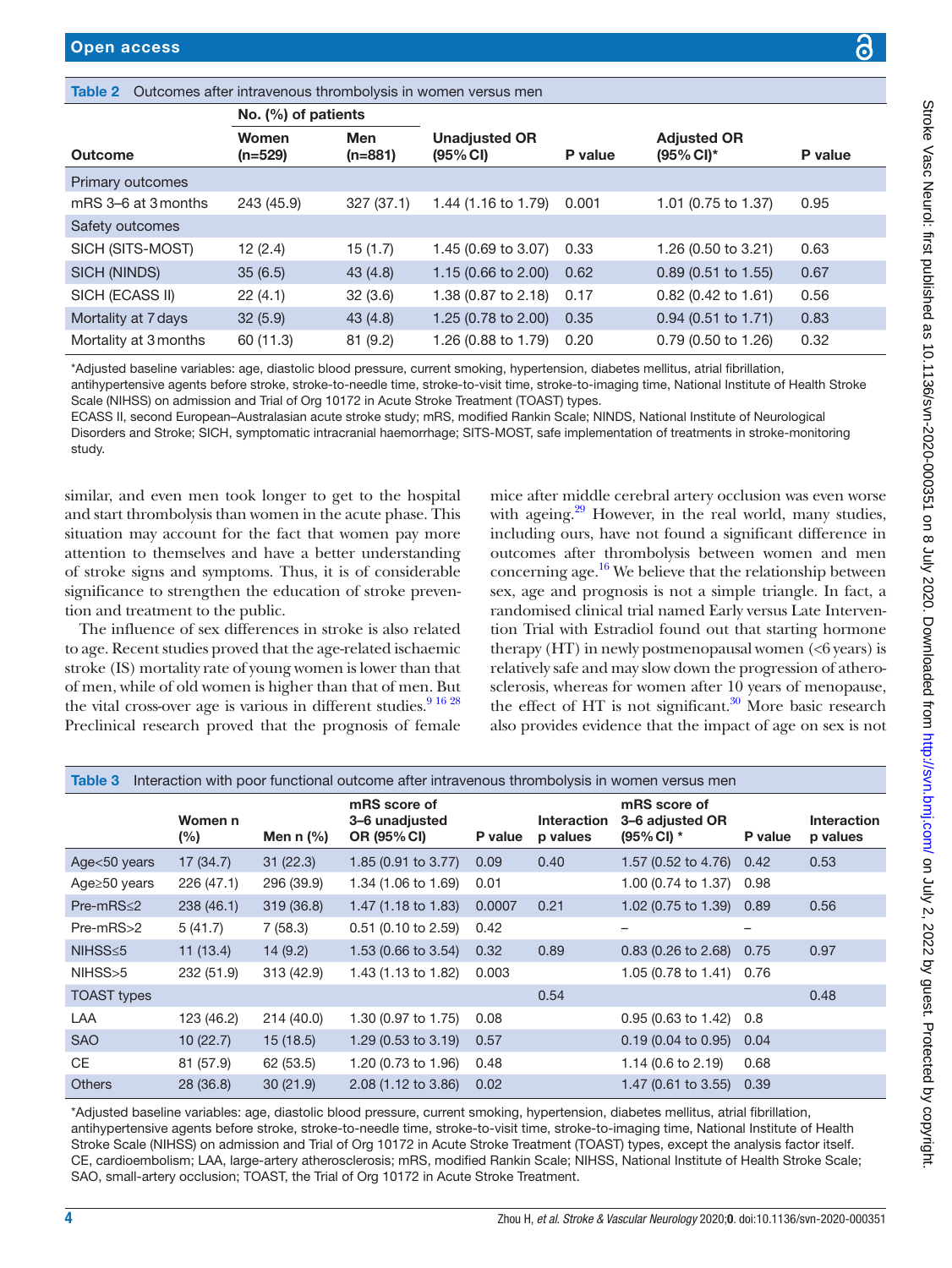

<span id="page-4-0"></span>Figure 1 Distribution of modified Rankin scale (mRS) score after intravenous thrombolysis in patients with acute ischaemic stroke (N=1410).

only in hormonal changes but also in systemic inflammation, metabolism and age-related gene expression.<sup>31-33</sup>

Further, our study found that women may benefit more from treatment than men. These observations may be closely tied to the prevalence of cardioembolic stroke, less smoking and better compliance in women. Besides, according to the previous reports, oestrogen plays a crucial role in promoting thrombus recanalisation by lowering the level of platelet activator inhibitors.<sup>34</sup>

Excluding the sociological and physiological factors above, biological sex differences in genetic are particularly noteworthy when confirmed by various evidence. The most convincing results are that sex-specific cell grown in culture media without sex steroids has a mechanistically

different response to hypoxia and glucose deficiency, which is a common manifestation of cerebral ischaemia.<sup>35</sup> Moreover, recent work showed an inherent sex disparity in molecular signalling pathways and cell death mechanisms.<sup>[36](#page-5-23)</sup>

This study has several limitations. First, since it was an observational retrospective study, there was no control group without thrombolytic therapy. Second, only Chinese patients were recruited in the programme. We are unable to analyse the differences in thrombolytic prognosis between women and men of different races. Third, due to the limited sample data and size, the aetiological analysis in women and men is not detailed enough. Factly, gender may be a modifier for various stroke causes.<sup>37</sup>

<span id="page-4-1"></span>

| National Institute of Health Stroke Scale (NIHSS) scores changed over time after intravenous thrombolysis<br>Table 4 |                 |                |         |                             |  |  |  |
|----------------------------------------------------------------------------------------------------------------------|-----------------|----------------|---------|-----------------------------|--|--|--|
| Outcome                                                                                                              | Women $(n=541)$ | Men (n=899)    | P value | <b>Adjusted p</b><br>value* |  |  |  |
| Median NIHSS on admission                                                                                            | $12.3 \pm 6.8$  | $11.6 \pm 6.7$ | 0.04    |                             |  |  |  |
| Median NIHSS 2 hours $(\pm 15 \text{ min})$                                                                          | $9.8 \pm 7.0$   | $9.0 \pm 7.2$  | 0.004   | -                           |  |  |  |
| Median NIHSS 24 hours $(\pm 2$ hour)                                                                                 | $9.1 \pm 8.3$   | $8.3 \pm 7.9$  | 0.07    |                             |  |  |  |
| Median NIHSS at discharge or $7$ days $(\pm 1$ day)                                                                  | $6.7 \pm 7.8$   | $6.2 \pm 7.0$  | 0.41    |                             |  |  |  |
| Improving NIHSS 2 hours (±15 min)                                                                                    | $2.4 \pm 4.5$   | $2.6 \pm 5.0$  | 0.66    | 0.59                        |  |  |  |
| Improving NIHSS 24 hours $(\pm 2$ hours)                                                                             | $3.1 \pm 6.7$   | $3.2 \pm 6.6$  | 0.91    | 0.45                        |  |  |  |
| Improving NIHSS at discharge or $7$ days $(\pm 1$ day)                                                               | $5.2 \pm 7.1$   | $5.0 \pm 6.7$  | 0.20    | 0.33                        |  |  |  |

\*Adjusted baseline variables: age, diastolic blood pressure, current smoking, hypertension, diabetes mellitus, atrial fibrillation,

antihypertensive agents before stroke, stroke-to-needle time, stroke-to-visit time, stroke-to-imaging time and Trial of Org 10172 in Acute Stroke Treatment (TOAST) types.

NIHSS, National Institute of Health Stroke Scale.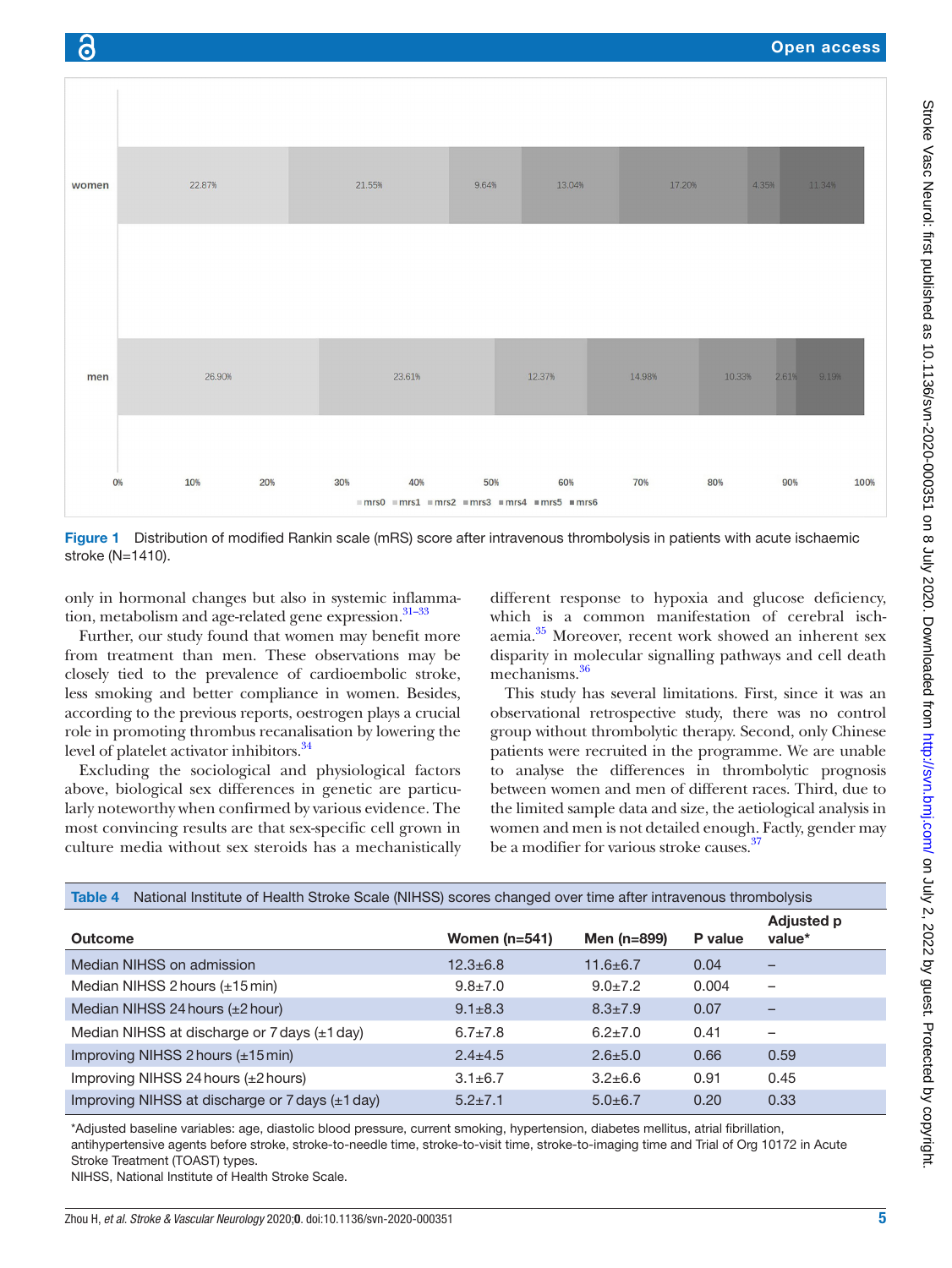#### **CONCLUSION**

For Chinese patients with IS, although women are older and more severe at the time of onset, the prognosis after intravenous thrombolysis is not significantly different from men. It is remarkable to improve women's chances of thrombolysis and strengthen the genetics and molecular biology research of sex differences per se.

Contributors YW designed the study. HZ, WC and YP collected the data. HZ and WC wrote the manuscript. YS, XM and HL reviewed, edited and approved the final version.

Funding This work was supported by grants from the National Natural Science Foundation of China (81901177, 81971091), Beijing Hospitals Authority Youth Programme (QML20190501), Ministry of Science and Technology of the People's Republic of China (2016YFC0901002, 2016YFC0901001, 2017YFC1310901, 2017YFC1310902, 2017YFC1307905, 2018YFC1312903,2018YFC1311700 and 2018YFC1311706), Beijing Municipal Administration of Hospitals (SML20150502), Beijing Municipal Science & Technology Commission (D171100003017002, D151100002015003), National Science and Technology Major Project (2017ZX09304018), Beijing Tiantan Hospital, Capital Medical University (2018- YQN-1, 2020MP01) and Young Elite Scientist Sponsorship Program (2020QNRC001).

#### Competing interests None declared.

Patient consent for publication Not required.

Provenance and peer review Not commissioned; externally peer reviewed. Data availability statement Data are available upon reasonable request.

Open access This is an open access article distributed in accordance with the Creative Commons Attribution Non Commercial (CC BY-NC 4.0) license, which permits others to distribute, remix, adapt, build upon this work non-commercially, and license their derivative works on different terms, provided the original work is properly cited, appropriate credit is given, any changes made indicated, and the use is non-commercial. See: [http://creativecommons.org/licenses/by-nc/4.0/.](http://creativecommons.org/licenses/by-nc/4.0/)

#### ORCID iDs

Hongyu Zhou<http://orcid.org/0000-0002-9130-889X> Yuesong Pan <http://orcid.org/0000-0003-3082-6789> Yue Suo<http://orcid.org/0000-0002-0632-0262> Hao Li <http://orcid.org/0000-0002-8591-4105> Yongjun Wang<http://orcid.org/0000-0002-9976-2341>

#### **References**

- <span id="page-5-0"></span>1 Regitz-Zagrosek V, Kararigas G. Mechanistic pathways of sex differences in cardiovascular disease. *[Physiol Rev](http://dx.doi.org/10.1152/physrev.00021.2015)* 2017;97:1–37.
- <span id="page-5-1"></span>2 Fish EN. The X-files in immunity: sex-based differences predispose immune responses. *[Nat Rev Immunol](http://dx.doi.org/10.1038/nri2394)* 2008;8:737–44.
- 3 Salzano A, Demelo-Rodriguez P, Marra AM, *et al*. A focused review of gender differences in antithrombotic therapy. *[Curr Med Chem](http://dx.doi.org/10.2174/0929867323666161029223512)* 2017;24:2576–88.
- <span id="page-5-2"></span>4 Bellamy L, Casas J-P, Hingorani AD, *et al*. Pre-Eclampsia and risk of cardiovascular disease and cancer in later life: systematic review and meta-analysis. *[BMJ](http://dx.doi.org/10.1136/bmj.39335.385301.BE)* 2007;335:974.
- 5 Mazurek M, Huisman MV, Rothman KJ, *et al*. Gender differences in antithrombotic treatment for newly diagnosed atrial fibrillation: the GLORIA-AF registry program. *[Am J Med](http://dx.doi.org/10.1016/j.amjmed.2018.03.024)* 2018;131:945–55.
- Lantz M, Sieurin J, Sjölander A, et al. Migraine and risk of stroke: a national population-based twin study. *[Brain](http://dx.doi.org/10.1093/brain/awx223)* 2017;140:2653–62.
- <span id="page-5-3"></span>7 Carcel C, Wang X, Sandset EC, *et al*. Sex differences in treatment and outcome after stroke: pooled analysis including 19,000 participants. *[Neurology](http://dx.doi.org/10.1212/WNL.0000000000008615)* 2019;93:e2170–80.
- 8 Weber R, Krogias C, Eyding J, *et al*. Age and sex differences in ischemic stroke treatment in a nationwide analysis of 1.11 million hospitalized cases. *[Stroke](http://dx.doi.org/10.1161/STROKEAHA.119.026723)* 2019;50:3494–502.
- <span id="page-5-4"></span>9 Bushnell C, McCullough LD, Awad IA, *et al*. Guidelines for the prevention of stroke in women: a statement for healthcare professionals from the American heart Association/American stroke association. *[Stroke](http://dx.doi.org/10.1161/01.str.0000442009.06663.48)* 2014;45:1545–88.
- <span id="page-5-5"></span>10 Zhou M, Wang H, Zeng X, *et al*. Mortality, morbidity, and risk factors in China and its provinces, 1990-2017: a systematic analysis for the global burden of disease study 2017. *[Lancet](http://dx.doi.org/10.1016/S0140-6736(19)30427-1)* 2019;394:1145–58.
- 11 GBD 2016 Stroke Collaborators. Global, regional, and national burden of stroke, 1990-2016: a systematic analysis for the global burden of disease study 2016. *[Lancet Neurol](http://dx.doi.org/10.1016/S1474-4422(19)30034-1)* 2019;18:439–58.
- <span id="page-5-6"></span>12 Feigin VL, Norrving B, Mensah GA. Global burden of stroke. *[Circ Res](http://dx.doi.org/10.1161/CIRCRESAHA.116.308413)* 2017;120:439–48.
- <span id="page-5-7"></span>13 Keselman B, Gdovinová Z, Jatuzis D, *et al*. Safety and outcomes of intravenous thrombolysis in posterior versus anterior circulation stroke: results from the safe implementation of treatments in stroke Registry and meta-analysis. *[Stroke](http://dx.doi.org/10.1161/STROKEAHA.119.027071)* 2020;51:876–82.
- <span id="page-5-8"></span>14 Savitz SI, Schlaug G, Caplan L, *et al*. Arterial occlusive lesions recanalize more frequently in women than in men after intravenous tissue plasminogen activator administration for acute stroke. *[Stroke](http://dx.doi.org/10.1161/01.STR.0000170647.42126.a8)* 2005;36:1447–51.
- <span id="page-5-9"></span>15 Hametner C, Kellert L, Ringleb PA. Impact of sex in stroke thrombolysis: a coarsened exact matching study. *[BMC Neurol](http://dx.doi.org/10.1186/s12883-015-0262-z)* 2015;15:10.
- <span id="page-5-18"></span>16 Spaander FH, Zinkstok SM, Baharoglu IM, *et al*. Sex differences and functional outcome after intravenous thrombolysis. *[Stroke](http://dx.doi.org/10.1161/STROKEAHA.116.014739)* 2017;48:699–703.
- 17 Emberson J, Lees KR, Lyden P, *et al*. Thrombolysis in acute stroke- authors' reply. *[Lancet](http://dx.doi.org/10.1016/S0140-6736(15)60718-8)* 2015;385:1396–96.
- <span id="page-5-10"></span>18 Liao X-L, Wang C-X, Wang Y-L, *et al*. Implementation and outcome of thrombolysis with alteplase 3 to 4.5 H after acute stroke in Chinese patients. *[CNS Neurosci Ther](http://dx.doi.org/10.1111/cns.12031)* 2013;19:43–7.
- <span id="page-5-11"></span>19 Liao X, Wang Y, Pan Y, *et al*. Standard-Dose intravenous tissue-type plasminogen activator for stroke is better than low doses. *[Stroke](http://dx.doi.org/10.1161/STROKEAHA.114.005989)* 2014;45:2354–8.
- 20 Wang C, Yang Y, Pan Y, *et al*. Validation of the simplified Stroke-Thrombolytic predictive instrument to predict functional outcomes in Chinese patients. *[Stroke](http://dx.doi.org/10.1161/STROKEAHA.118.022269)* 2018;49:2773–6.
- <span id="page-5-12"></span>21 Adams HP, Bendixen BH, Kappelle LJ, *et al*. Classification of subtype of acute ischemic stroke. definitions for use in a multicenter clinical trial. TOAST. trial of ORG 10172 in acute stroke treatment. *[Stroke](http://dx.doi.org/10.1161/01.STR.24.1.35)* 1993;24:35–41.
- <span id="page-5-13"></span>22 Wahlgren N, Ahmed N, Dávalos A, *et al*. Thrombolysis with alteplase for acute ischaemic stroke in the safe implementation of thrombolysis in Stroke-Monitoring study (SITS-MOST): an observational study. *[Lancet](http://dx.doi.org/10.1016/S0140-6736(07)60149-4)* 2007;369:275–82.
- <span id="page-5-14"></span>23 National Institute of Neurological Disorders and Stroke rt-PA Stroke Study Group. Tissue plasminogen activator for acute ischemic stroke. *[N Engl J Med](http://dx.doi.org/10.1056/NEJM199512143332401)* 1995;333:1581–8.
- <span id="page-5-15"></span>Larrue V, von Kummer R R, Müller A, et al. Risk factors for severe hemorrhagic transformation in ischemic stroke patients treated with recombinant tissue plasminogen activator: a secondary analysis of the European-Australasian acute stroke study (ECASS II). *[Stroke](http://dx.doi.org/10.1161/01.str.32.2.438)* 2001;32:438–41.
- 25 Bushnell C, Howard VJ, Lisabeth L, *et al*. Sex differences in the evaluation and treatment of acute ischaemic stroke. *[Lancet Neurol](http://dx.doi.org/10.1016/S1474-4422(18)30201-1)* 2018;17:641–50.
- <span id="page-5-16"></span>26 Bushnell CD, Chaturvedi S, Gage KR, *et al*. Sex differences in stroke: challenges and opportunities. *[J Cereb Blood Flow Metab](http://dx.doi.org/10.1177/0271678X18793324)* 2018;38:2179–91.
- 27 Glader E-L, Stegmayr B, Norrving B, *et al*. Sex differences in management and outcome after stroke: a Swedish national perspective. *[Stroke](http://dx.doi.org/10.1161/01.STR.0000083534.81284.C5)* 2003;34:1970–5.
- 28 Reeves MJ, Bushnell CD, Howard G, *et al*. Sex differences in stroke: epidemiology, clinical presentation, medical care, and outcomes. *[Lancet Neurol](http://dx.doi.org/10.1016/S1474-4422(08)70193-5)* 2008;7:915–26.
- <span id="page-5-17"></span>29 Manwani B, Liu F, Scranton V, *et al*. Differential effects of aging and sex on stroke induced inflammation across the lifespan. *[Exp Neurol](http://dx.doi.org/10.1016/j.expneurol.2013.08.011)* 2013;249:120–31.
- <span id="page-5-19"></span>30 Hodis HN, Mack WJ, Shoupe D, *et al*. Methods and baseline cardiovascular data from the early versus late intervention trial with estradiol testing the menopausal hormone timing hypothesis. *[Menopause](http://dx.doi.org/10.1097/GME.0000000000000343)* 2015;22:391–401.
- <span id="page-5-20"></span>31 Sohrabji F, Park MJ, Mahnke AH. Sex differences in stroke therapies. *[J Neurosci Res](http://dx.doi.org/10.1002/jnr.23855)* 2017;95:681–91.
- 32 Gaignard P, Fréchou M, Liere P, *et al*. Sex differences in brain mitochondrial metabolism: influence of endogenous steroids and stroke. *[J Neuroendocrinol](http://dx.doi.org/10.1111/jne.12497)* 2018;30:e12497.
- 33 Dotson AL, Offner H. Sex differences in the immune response to experimental stroke: implications for translational research. *[J](http://dx.doi.org/10.1002/jnr.23784)  [Neurosci Res](http://dx.doi.org/10.1002/jnr.23784)* 2017;95:437–46.
- <span id="page-5-21"></span>34 Kain K, Carter AM, Bamford JM, *et al*. Gender differences in coagulation and fibrinolysis in white subjects with acute ischemic stroke. *[J Thromb Haemost](http://dx.doi.org/10.1046/j.1538-7836.2003.00040.x)* 2003;1:390–2.
- <span id="page-5-22"></span>35 Li H, Pin S, Zeng Z, *et al*. Sex differences in cell death. *[Ann Neurol](http://dx.doi.org/10.1002/ana.20538)* 2005;58:317–21.
- <span id="page-5-23"></span>36 Liu F, Li Z, Li J, *et al*. Sex differences in caspase activation after stroke. *[Stroke](http://dx.doi.org/10.1161/STROKEAHA.108.538686)* 2009;40:1842–8.